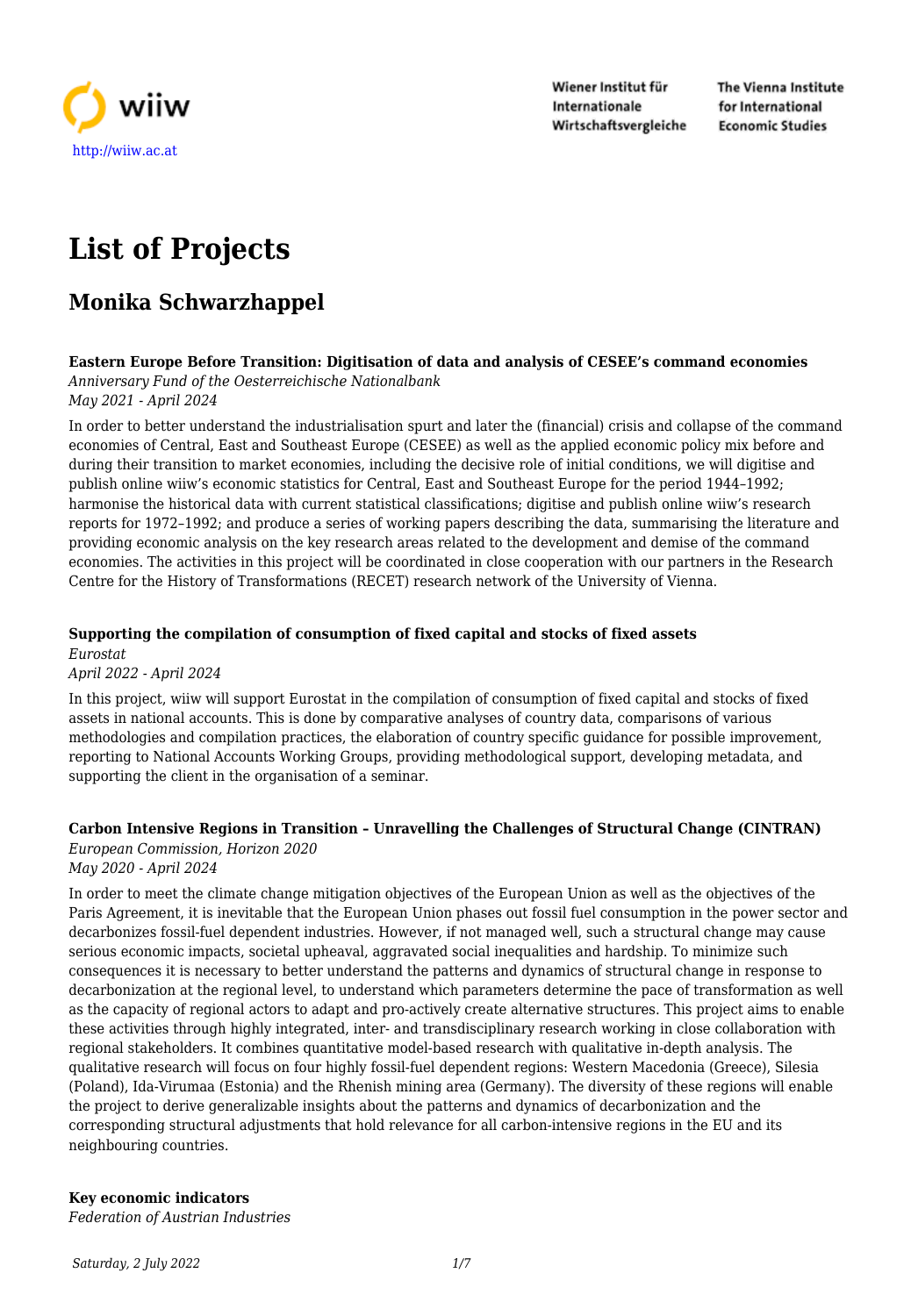#### *March 2012 - December 2022*

Since 2009, wiiw has been supplying the Federation of Austrian Industries with 'Key Economic Indicators' for the countries of Central and Eastern Europe. The deliveries are timed to coincide with the publication of the spring and fall forecasts.

#### **Demographic and economic development in Central and East European countries (CEECs)**

*City of Vienna September 2021 - June 2022*

The population of the city of Vienna has been rising continuously since the mid-2000s. Between 2005 and 2020, the population increased by 17%, mainly due to a positive migration balance. In addition to immigration from Germany and the Near and Middle East, immigration from the Central and Eastern European EU countries (EU CEEC), which has increased significantly since these countries joined the EU, but especially since the opening of the Austrian labour market (2011, 2013 and 2020), plays an important role. Since 2019, however, Vienna has seen a decline of immigration from Serbia, Montenegro and Kosovo, Slovakia and Poland and since 2020 also from Bulgaria, Hungary and Romania. The project aims to update the earlier wiiw study 'Population and Economic Development in Central and Eastern European Countries (CEEC)' by analysing the migration potential from the EU CEECs, as well as from Bosnia and Herzegovina and Serbia to Vienna. It thereby provides an empirical basis for the city's population forecasts and labour market analyses.

#### **How do Economies in EU-CEE Cope with Labour Shortages? An Update**

*Austrian Chamber of Labour January 2022 - June 2022*

The EU member states in Central and Eastern Europe (EU-CEE) were experiencing rising labour shortages prior to the COVID-19 pandemic, mainly due to a rapid demographic decline. As a result, the bargaining power of labour increased, wages were generally rising ahead of labour productivity, and people were investing in education. Czechia, Hungary, Slovenia and Slovakia became net receivers of migrants, while in Bulgaria and Poland immigration largely compensated for the natives who went abroad. However, immigration from non-European countries as a general solution to the problem of labour shortages was highly problematic in the domestic political context. These were the main findings of the wiiw study "How do Economies in EU-CEE Cope with Labour Shortages?" published at the end of 2020. The aim of the current project is to update this study, in order to take into account the post-pandemic developments and the new population census data.

# **Growth and productivity accounts - Capital productivity and multi-factor productivity**

#### *Eurostat*

#### *July 2019 - December 2021*

Eurostat plans to publish for the first time capital productivity indicators (CAPI) and Multi-Factor Productivity to better meet the European policy needs. wiiw will support these activities with feasibility analyses, methodological developments, quality assessment of indicators and by raising awareness regarding capital productivity.

#### **New Insights into the Relationship Between Taxation and Trade**

*Anniversary Fund of the Oesterreichische Nationalbank May 2020 - September 2021*

This project deals with two questions from the fields of taxation and international trade. The first one revisits the relationship between labour taxation and international trade, focusing on the role of domestic labour value added. The second one refers to the relationship between corporate taxes and international trade, focusing on the role of the multinational enterprises. The project also assesses whether the decline in labour and corporate taxes from the past decades has contributed to the expansion of international trade. The research project uses industry level data, for EU and OECD countries, and Two Stage Least Squares estimator, to account for potential endogeneity. The project contributes to the recent policy discussion on fiscal devaluation, and the ongoing policy debate on the global minimum corporate income tax.

#### **Connectivity and interactions between global value chains and foreign direct investment networks**

*Anniversary Fund of the Oesterreichische Nationalbank May 2020 - July 2021*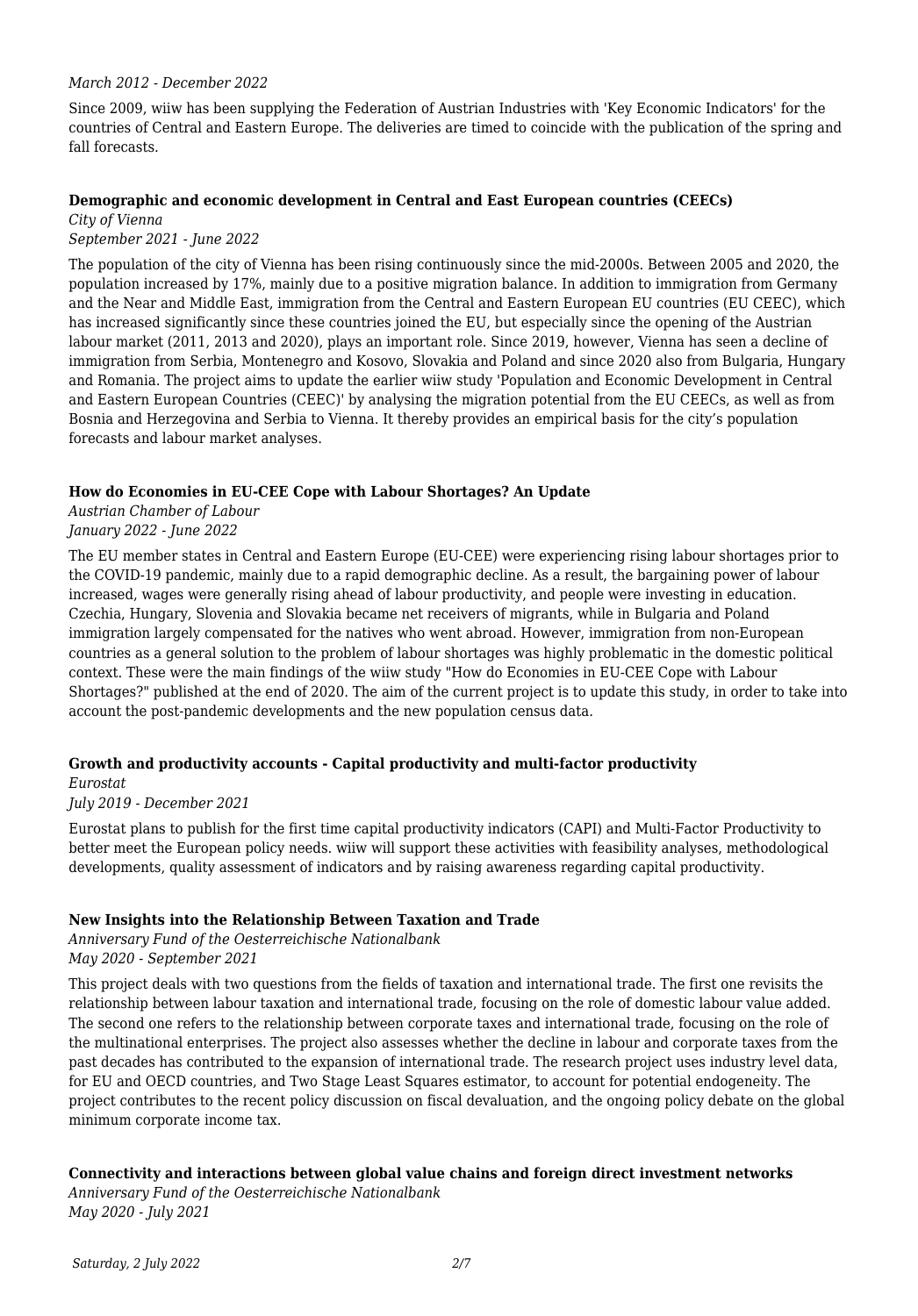The research project used a mix of panel data econometric modelling and innovative complex network analysis techniques to study the topological properties, dynamics and interactions between the global value chain and the global foreign direct investment networks at aggregate and sectoral levels. The project analysed the mutual impacts between FDI and GVC participation, analysed the relative importance of countries and sectors from the perspective of multilateral connectivity and relatedness between sectors in general, as well as zoomed in on the digital cluster and economic integration and connectivity dynamics involving the EU and the CESEE countries in policy-oriented case studies. Inter alia the project expanded the country and time coverage of the world input-output database.

#### **CEEC-8: How do politics, economy and society deal with labor shortages?**

*Austrian Chamber of Labour January 2020 - October 2020*

The aim of this project is to investigate the incipient labor shortage in the CEEC-8 (Bulgaria, Croatia, Romania, Poland, Sowakeit, Slovenia, Czech Republic, Hungary). Due to decades of emigration, the working age population is falling dramatically. The supply and demand for work will balance each other out in the years to come. How do politics, business and society deal with this phenomenon? The study targets to provide a detailed overview of how the state, companies, trade unions and the labor force in the region react to the labor shortage and what leeway there is for economic policy. The historical analogies to similar situations in the post-war period should also be drawn, as well as the political economy of labor shortages should be analyzed.

#### **Western Balkan Regional Cooperation**

*Bertelsmann Stiftung June 2018 - July 2020*

Regional cooperation has been the main instrument of EU intervention in the post-conflict Balkans. The overall goal of this policy has been to increase economic and social connectivity in order to achieve political stability and enhance security, as a precondition for EU accession. This process has now lasted for about two decades. This study evaluates the success of the EU's strategy of regional cooperation in the Western Balkans over the last two decades from an economic perspective. It defines the prerequisites for successful regional cooperation in an institutional, political and economic sense, and assess the extent to which they existed in the Western Balkans at the start of the 2000s. It identifies the key facets of the EU's strategy to deepen trade, investment and infrastructure connectivity in the Western Balkans, and establishes the impact that this has had. Finally, it assesses the state of play in 2020, and makes suggestions for the way forward.

#### **Support the RCC Secretariat to prepare a diagnostic report to analyse the progress and conduct an evaluation of results related to the Multi-annual Action Plan for a Regional Economic Area (MAP REA) in the Western Balkans**

*Regional Cooperation Council (RCC) March 2020 - July 2020*

The purpose of the consultancy was to support RCC Secretariat in assessing the results within the Multi-annual Action Plan for a Regional Economic Area (MAP REA) components, namely Investment, Mobility and Digital Integration. The consultancy aimed to provide a fully informed diagnostics of measures along each of the respective components and their corresponding activities, as well as proposals for an economic development agenda beyond MAP REA.

# **Capital dynamics, global value chains and competitiveness (CaDoVaC)**

*Joint Research Centre (JRC) October 2018 - April 2020*

The research project analyses the interaction between capital accumulation and FDI on the one hand, and global value chains, trade and productivity patterns – on the other. The analysis is carried out at the international level comparing the EU with the US, China and Japan, as well as at the national and industry levels focusing on the developments within the EU. The project aims to cast light on important dimensions of EU competitiveness concerning the implications of capital formation and allocation as a driver of global value chains, the role of capital composition in productivity dynamics, as well as obstacles for efficient capital allocation.

# **How EU funds tackle economic divide in the European Union**

*European Parliament*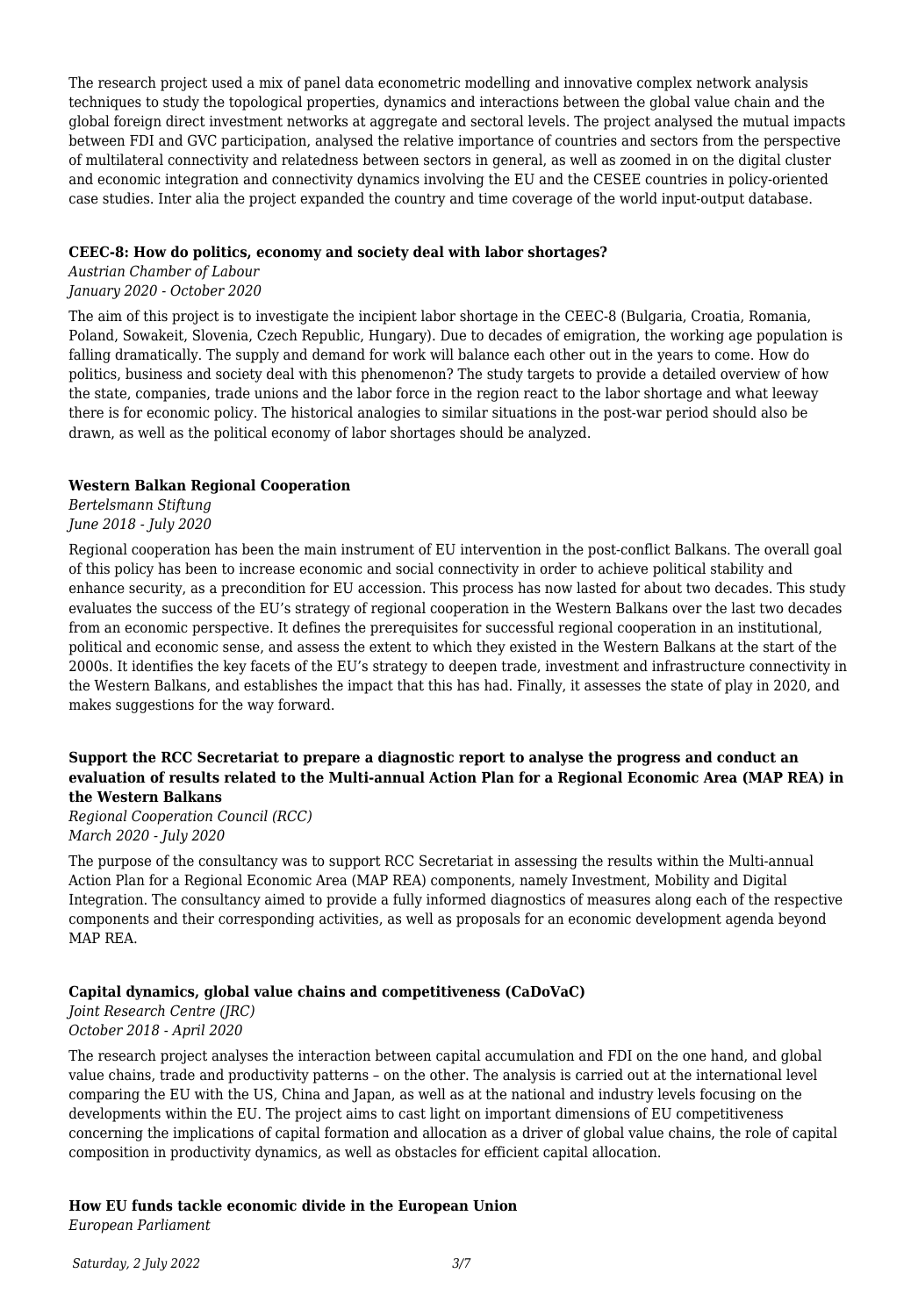#### *January 2020 - April 2020*

This analytical study aims to provide data and related analysis on the topic of operating budgetary balance, its failures and limitations and to deliver evidence of the positive outcomes that Member States' experience from belonging to the EU, notwithstanding the status of their operating budget balance. wiiw is collaborating in this study with WIFO and Blomeyer&Sanz.

#### **SEE Jobs Gateway**

#### *The World Bank July 2016 - March 2020*

Within this project, an annual flagship report on *Western Balkans Labor Market Trends* is launched. The Report is based on a dedicated regional labour market database for the Western Balkans, established and compiled by wiiw in cooperation with the Statistical Offices of the region. It allows, for the first time, to calculate aggregate labour market indicators across the six Western Balkan countries and to directly compare them with each other and with selected EU peer countries. The reports and database are available on the wiiw website. Overall, the initiative aims to provide access to labour market information and data for national policy-makers in the Western Balkans, as well as the international and academic communities. At the same time, it aims to generate interest among the press, NGOs and the wider public and thereby to encourage the debate on labour market policies. <https://wiiw.ac.at/seejobsgateway.html>

#### **Capacity building for Central, East and Southeast Europe: Joint Vienna Institute**

*Oesterreichische Nationalbank/Austrian Ministry of Finance January 2010 - December 2019*

For more than two decades, wiiw has been organising seminars within the framework of the Joint Vienna Institute (JVI). These seminars are targeted at decision-makers in the public sector and at politicians from transition countries in Southeast Europe and the CIS and are supposed to present and discuss relevant topics in economic policy. wiiw organises four seminars per year and is responsible for their entire conception, organisation and choice of presenters.

#### **Industry level growth and productivity data with special focus on intangible assets (EUKLEMS update)**

*European Commission, DG Economic and Financial Affairs*

*July 2018 - October 2019*

Within this project, wiiw created a comprehensive set of reliable data for productivity measures and growth accounting. The work went in various aspects beyond the data that were officially available at this time, notably regarding the length of time series, the consistent application of industry and asset breakdowns, the quality adjustment of labour input measures and the respective attribution of wage shares, estimations of investments, consumption of fixed capital and capital stock. The strong need for such a database has long been recognised and underlies the development of the EU KLEMS project, which was successfully concluded in 2009 as an FP6-funded research project. Wihin this service contract, wiiw updated the existing EU KLEMS database, extended it by an additional set of information on intangible assets, explored ways to integrate these measures into the growth accounting framework and provided results of such an exercise, distinguishing a statistical from an analytical module. Moreover, wiiw provided an analytical paper identifying the most important recent trends of the productivity dynamics in Europe and it's determinants, with a particular focus on the role of intangible assets. The dataset has been published on a dedicated website (www.euklems.eu) in October 2019. <https://www.euklems.eu>

#### **Infrastructure Investment in the Western Balkans: a First Analysis**

*European Investment Bank (EIB) February 2018 - June 2018*

The study provided a first analysis of the recent development in infrastructure investment in the Western Balkans, identified key infrastructure initiatives in the region, outlined the political dimension, and proposed a blueprint for potential initiatives in other parts of the EU neighbourhood. It also provided national accounts infrastructure investment data collected from Western Balkan statistical offices.

#### **Production linkages, value added trade and employment in the wider Europe**

*Anniversary Fund of the Oesterreichische Nationalbank*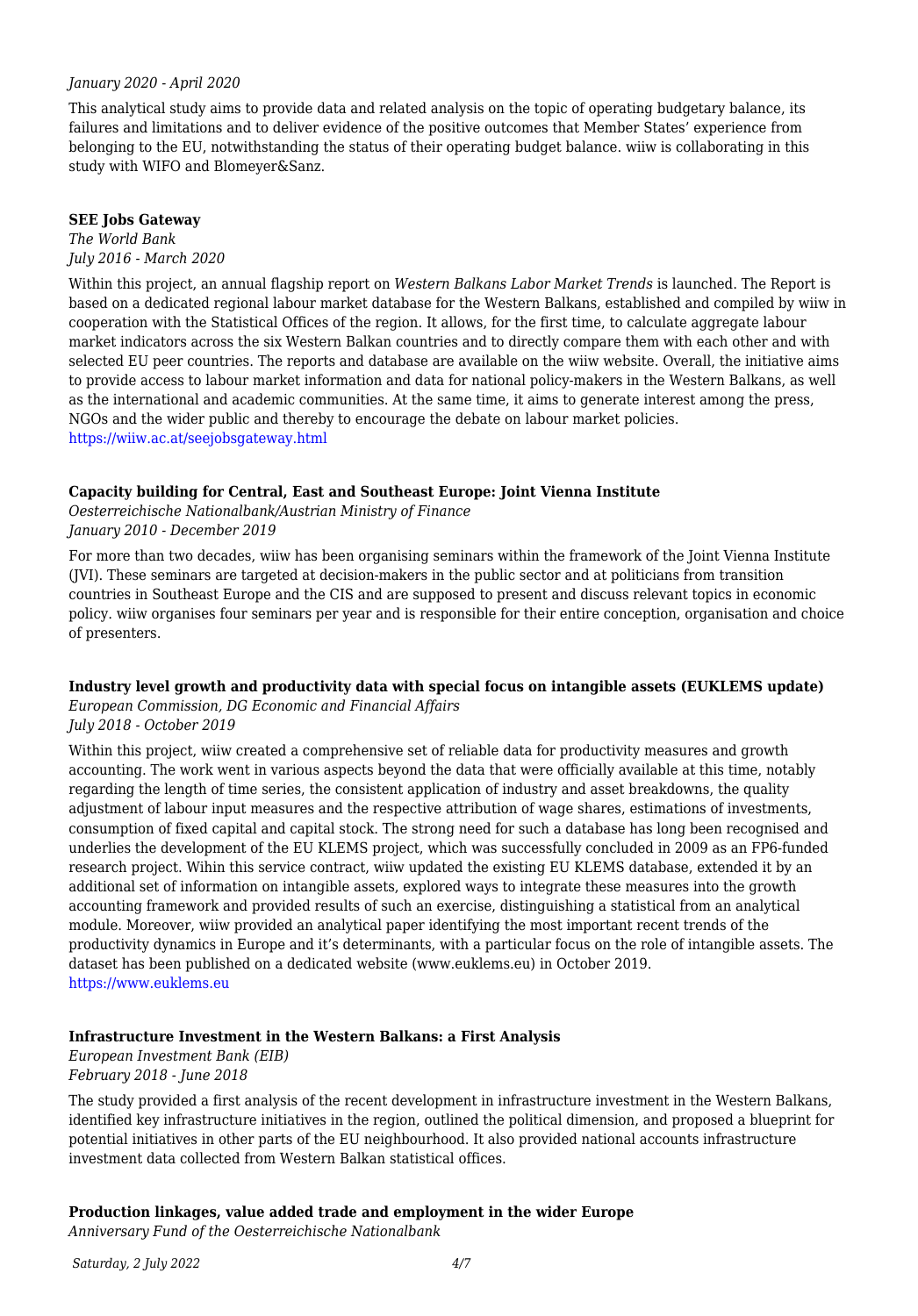#### *January 2015 - December 2016*

The establishment of supply and production links has been a major driving force of the integration of the new EU Member States. Countries strongly integrated in production networks benefited in terms of productivity, value added and export growth. An important question on the further widening of Europe therefore is the integration of today's accession countries and possibly the EU neighbourhood countries in that respect. For a detailed study of actual patterns of production integration, a European multi-country input-output table is constructed allowing for an analysis of patterns of integration and value added trade in the wider European context. The potential impacts are further investigated by using a gravity modelling approach accounting for the importance of trade in intermediates and value added trade. Finally, various scenarios will be calculated providing evidence of potential impacts of further integration or disintegration on income and employment.

#### **Smart Public Intangibles (SPINTAN)**

*European Commission, 7th Framework Programme December 2013 - November 2016*

The SPINTAN project extends both the theoretical and the empirical approach introduced by Corrado, Hulten and Sichel (2005, 2009) including the Public Sector intangibles in their analytical framework in different complementary directions. The main outcomes were: (1) A Public Sector Intangibles Database for a wide set of European Union (EU) countries, supplemented by some large non EU countries complementing the harmonised intangible measures developed by INTAN Invest. (2) Analysis of the key issues with regard to the boundaries of public intangibles between various public and private categories, such as R&D, skill formation and IT investment. New ways to measure Public Sector intangible capital services, and especially the rate of return on public intangibles, were developed. (3) Analysis of the impact of Public Sector intangibles on innovation, well being and "smart" growth. The project paid special attention to the consequences of austerity policies, i.e. the project measures the impact on intangible assets investment of the austerity policies after the crisis and quantifies its impact on growth and well being. The SPINTAN Project was carried out by 12 European partners and two non European Associated Members that joined in the first months of the project. wiiw was involved in the methodological and conceptual work to identify the relevant assets and has provided data for the new Member States and Austria to produce the envisaged cross-country harmonised database of public sector intangibles. It also contributed to the work on spillovers from intangibles and on austerity & recovery, focusing on the effects of government spending in an international inputoutput framework.

<http://www.spintan.net>

#### **Socio-economic assessment of the Danube Region: state of the region, challenges and strategy development**

#### *Ministerium für Finanzen und Wirtschaft Baden-Württemberg July 2013 - October 2015*

The main objective of this project was an analysis of potential opportunities, requirements, challenges, and recommendations, in order to enhance the competitiveness, the innovative strength, the attractiveness, and the prosperity of the entire region of the Danube riparian countries and regions, and to develop strategic orientations in view of transnational and interregional cooperation for the period 2014-2020. wiiw developed this assessment in cooperation with two German partners, the Centre for European Economic Research (ZEW) - which was also the leader of the project - and the Institut für Angewandte Wirtschaftsforschung (IAW). The focus on wiiw's contribution was on labour markets, regional development, cluster development and cooperation in the Danube Region.

# **Growth-Innovation-Competitiveness: fostering cohesion in Central and East Europe (GRINCOH)**

#### *European Commission, 7th Framework Programme April 2012 - March 2015*

GRINCOH was an FP7 research project with the main objectives: (1) to establish development scenarios for the CEECs for the period up to 2020; (2) to identify the implications for sustainable growth – based on innovation and the development of technological capabilities – and greater economic, social and territorial cohesion in the CEECs; and (3) to advise on future policy options for the CEECs, and in particular for EU cohesion policy. wiiw led a work package on economic development patterns and structural change in the process of transition and EU membership. Furthermore, wiiw contributed research on labour market development, migration, inequality, trade integration, foreign direct investment, EU budget as well as regional aspects. <http://www.grincoh.eu>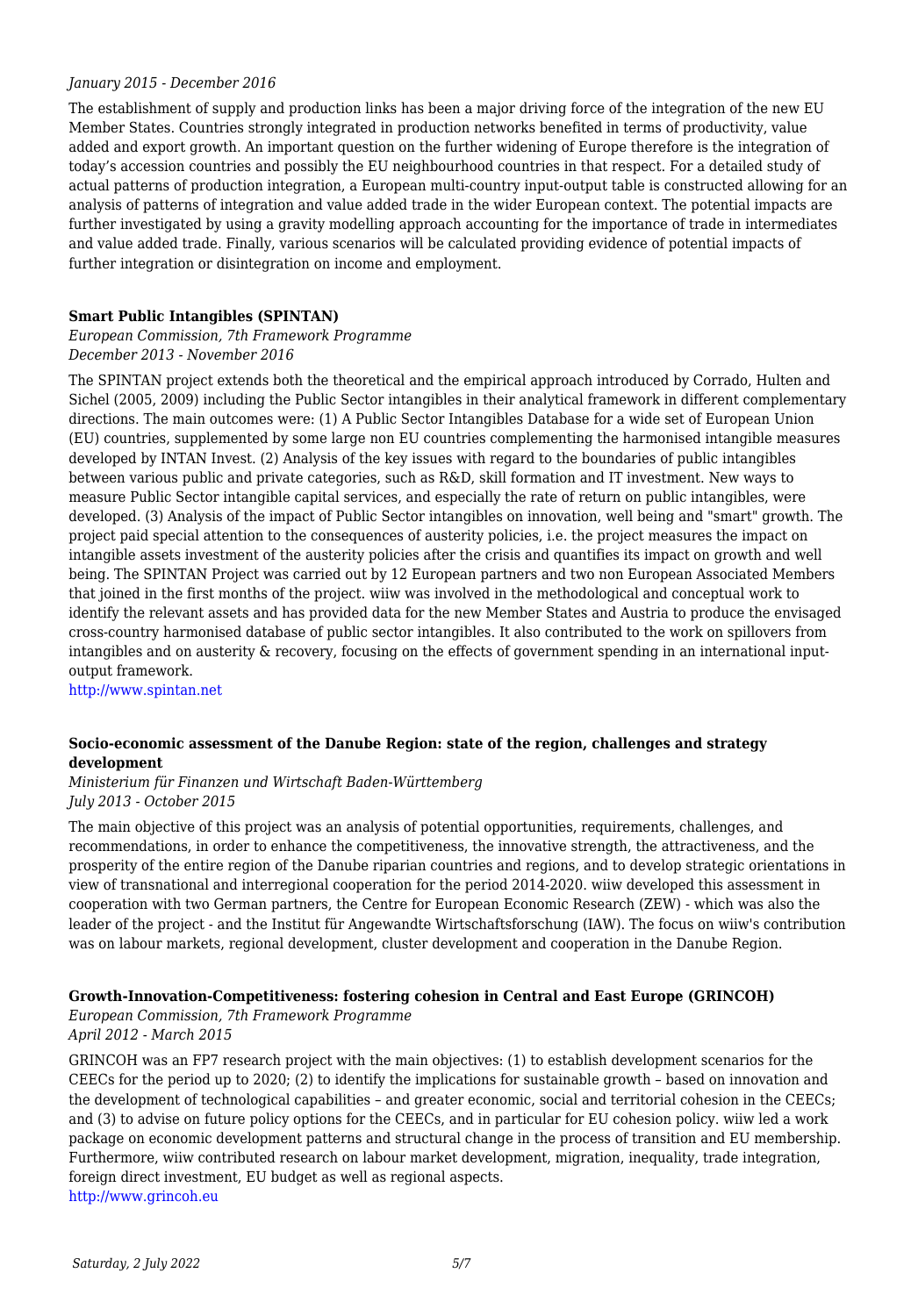#### **Crisis effects: growth prospect, social impact and policy responses in SEE and CIS**

*Oesterreichische Nationalbank/Austrian Ministry of Finance July 2011 - June 2013*

The main objective of the project is to establish economic research capacities throughout Southeast Europe (SEE) and the Commonwealth of Independent States (CIS), to promote knowledge transfer into the regions, to facilitate networking between researchers and to assist in securing knowledge transfer from researchers to policy makers. Activities to achieve this include research calls, mentoring, workshops, conferences and policy dialogues. The project is structured into bi-annual research cycles focusing on a specific research theme of particular importance. During this phase, research aims at analysing whether the international crisis shock introduces structural breaks in the distribution of income and other welfare dimensions, conditional on the change in the potential speed of growth, the quality of development, and the induced or adopted policy changes in SEE and CIS. The project is part of the Global Development Network (GDN), a multilateral organisation founded by the World Bank in which wiiw acts as a hub for SEE.

#### **Internationalisation of business investments in R&D and analysis of their economic impact**

*European Commission, DG Research and Innovation June 2010 - October 2012*

The internationalisation of corporate research and development activities is one of the most important issues within the current integration of the world economy. The study aimed at providing an in-depth analysis of this development. A consortium consisting of wiiw and AIT (Austrian Institute of Technology) construed a comprehensive dataset on R&D activities of foreign-owned firms in a number of countries. In a second step, they employed this database to analyse cross-country patterns of R&D internationalisation, as well as the drivers and impacts of R&D internationalisation. wiiw contributed its expertise in the analysis of economic growth and structural change, international trade and foreign direct investment, labour markets and the European integration process to the study.

#### **Creation of a database for value added and gross output (sales) according to the KiA classification**

*Joint Research Centre (JRC) January 2012 - August 2012*

KiAs (Knowledge-intensive Activities) are defined as economic sectors in which more than 33% of the employed labour force has completed academic-oriented tertiary education. The Commission requested the compilation of a database for the two following series: value added and gross output (sales) according to the KiA classification, for all Member States of the European Union, EFTA countries, and the main competitors of the European Union, including the United States, Japan, Brazil, China and South Korea.

# **World Input-Output Database (WIOD)**

*European Commission, 7th Framework Programme May 2010 - April 2012*

WIOD aimed to develop databases, accounting frameworks and models for policy-makers who are facing increasing and pressing trade-offs between socio-economic growth and environmental problems. The core of the database is a set of harmonised supply and use tables, alongside with data on international trade in goods and services. These two sets of data have been integrated into sets of inter-country input-output tables. Taken together with extensive satellite accounts with environmental and socio-economic indicators, these industry-level data provided the necessary input to several types of models used to evaluate policies aimed at striking a suitable balance between growth, environmental degradation and inequality across the world. wiiw led two work packages in this project: (1) WP2 "International Trade Data" and (2) WP8: "Application of the database: Socio-Economic Aspects". The institute also contributed to WP3 "Estimation of inter-country input output tables" and to WP5 "Satellite Accounts: Socio-Economic Indicators".

<http://www.wiod.org>

# **EuropeAid MIDWEB** *(wiiw Team Leader)*

*EuropeAid February 2011 - February 2012*

In order to facilitate the access of potential migrants from the Western Balkans (WB) to the labour markets in the EU, and potential returnees' access to the labour markets, this project developed a database of skills per sector